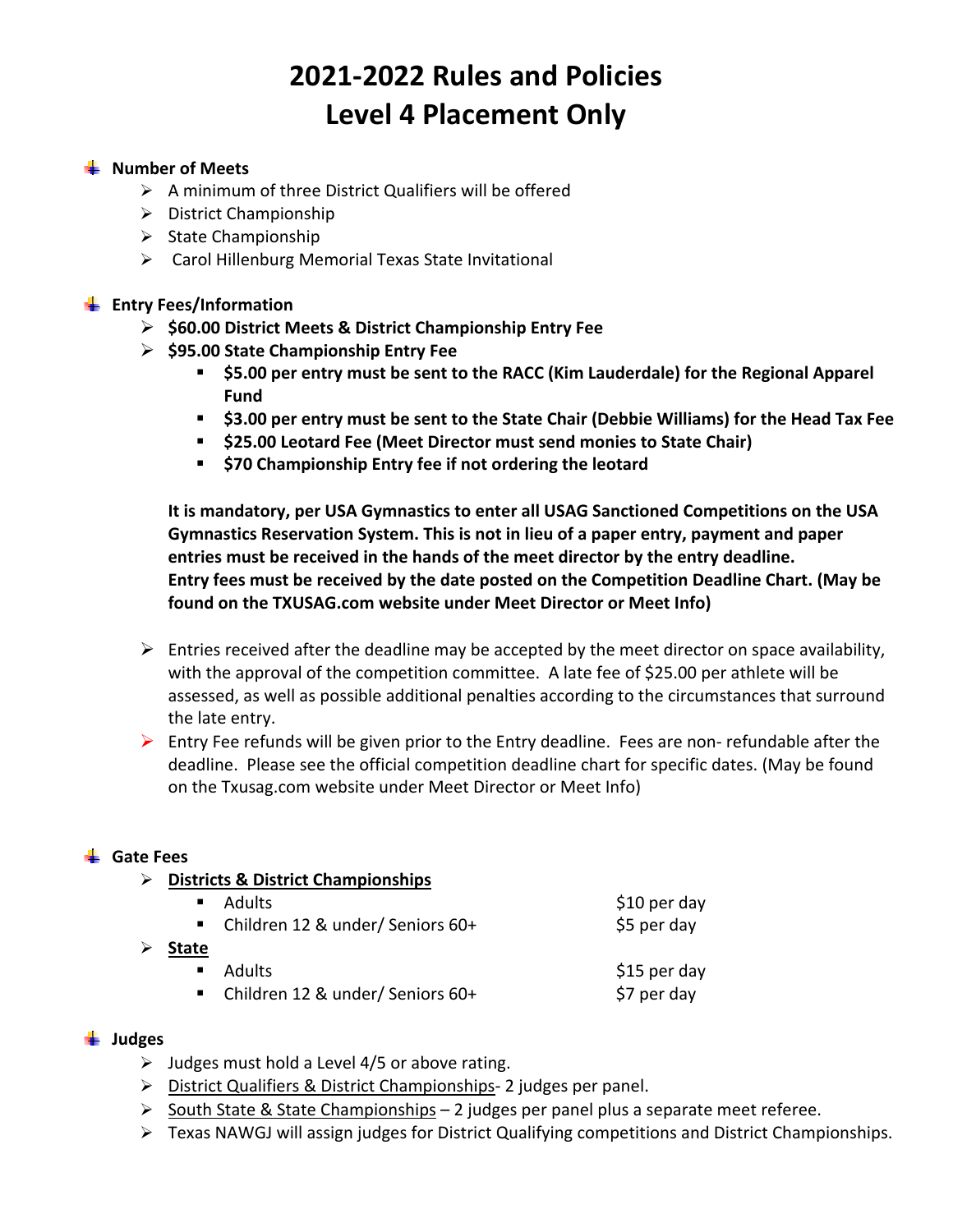- $\triangleright$  The State Administrative Assignment Committee will determine the final selection of officials for the State Championships.
- $\triangleright$  Judges assigned to the Carol Hillenburg Memorial State Invitational will be selected according to rating.
- $\triangleright$  The final score of each athlete will be flashed on all individual events.

## **Event Awards**

- Official USAG State Championship Medals are required at the State Championships. Order the Official USA Gymnastics State Championship medals through the State Chair.
- Events: 50% of the athletes entered in each Age Group must be recognized with Medals on each of the four (4) individual events.
- $\geq 100\%$  of the athletes must be recognized in the All Around with medals.
- $\triangleright$  The Meet Host is financially responsible for the state medals.
- $\triangleright$  The medals much be 2" in size and must be made of metal.

# **Team Competition**

- $\triangleright$  Large Team: Clubs entering Team Competition with 11 or more athletes will be placed into Large Team competition. 7 scores will count for Large Team Competition.
- Medium Team: Clubs entering Team Competition with 6‐10 athletes will be placed into Medium Team competition. 5 scores will count for Medium Team competition.
- Small Team: Clubs entering Team Competition with 3‐5 athletes will be placed into Small Team competition. 3 scores will count for Small Team competition.
- $\triangleright$  Team size may NOT change after the entry deadline.
- $>$  50% of the clubs entering will receive a banner. If 4 clubs or less, award 1<sup>st–3rd</sup> Place.
- Team fee for District Qualifier & Championship is \$35.00
- State Championships: Team Competition will be allowed at the Texas State Championships.
- **At State Championships (banners must be used): Teams will be awarded 1st 3rd, in Small, Medium and Large Team. \*\*\*No charge for team competition. All clubs will be entered in team competition based on the number of athletes registered. \*\*\***
- Carol Hillenburg Memorial Texas State Invitational
	- See TXUSAG.com for specific information on this meet.
- Official banners are required at all District Qualifiers and District Championships.
- $\triangleright$  The official Banner supplier company is recommended for ALL State Program competitions, but is not required as long as the banner supplier chosen meets state size, weight and quality requirements of the banner. (Must get approval from the SACC.)

# **Qualifying Procedures**

- $\triangleright$  Athletes may NOT compete outside of their home district for any District Qualifier or District Championship.
- $\triangleright$  Compulsory Invitational Competitions are not recognized for Qualification to District Championships North, South or State Championships.
- District Meets: No score needed to enter. All registered USAG athletes training at a club within the district may enter the competition. Gymnast may compete as a Level 5 Placement and move to Level 5 Achievement at the discretion of the coach.
- $\triangleright$  District Championships: 20.00 AA achieved as a Level 4A or 4P at a District Qualifier needed to enter.
- $\triangleright$  An athlete may obtain her 20.00 AA as a Level 4 Achievement and enter District Championships as a Level 4 Placement athlete at the discretion of her coach.